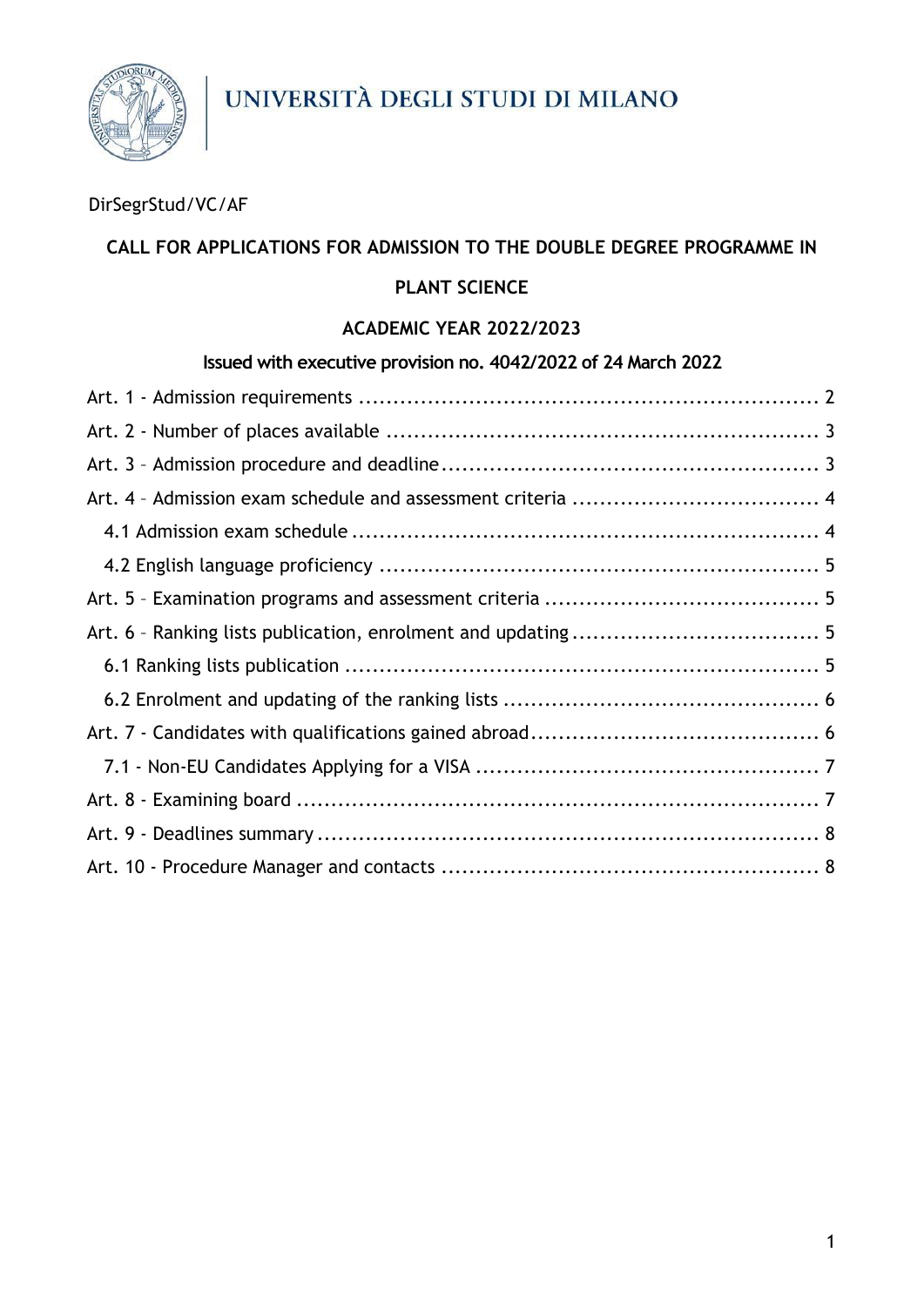

A call for application for admission to the double degree Master programme in Plant Science (Class LM-6) for the 2022/2023 academic year is issued.

The programme is developed and organised jointly between the Università degli Studi di Milano (UNIMI) and the Université de Grenoble Alpes (UGA). Students participating are expected to spend at least one semester at UGA and one semester at UNIMI.

## <span id="page-1-0"></span>**Art. 1 - Admission requirements**

Graduates of class L-13 Biological Sciences, who are recognized as fully satisfying the curriculum requirements, can apply to the double degree master programme in Plant Science, provided they have completed a training course consistent with the indications of the National College of University Biologists (CBUI). The requirements include:

- 66 ECTS in biological areas (SSD BIO), of which at least 6 in BIO/01 Botanica generale (General Botany), BIO/02 Botanica sistematica (Systematic Botany), BIO/04 Fisiologia Vegetale (Plant Physiology), BIO/05 Zoologia (Zoology), BIO/06 Anatomia comparata e citologia (Comparative Anatomy and Cytology) (at least 12), BIO/07 Ecologia (Ecology), BIO/09 Fisiologia (Physiology), BIO/10 Biochimica (Biochemistry), BIO/11 Biologia Molecolare (Molecular Biology), BIO/18 Genetica (Genetics), BIO/19 Microbiologia Generale (Microbiology).
- 12 ECTS in FIS/01 FIS/08 Fisica (Physics), INF/01 Informatica (Informatics), ING-INF/05 - Sistemi di elaborazione delle informazioni (Information processing systems), MAT/01-MAT/09 Mathematics.
- 12 CFU in CHIM/01 Chimica analitica (Analytical Chemistry), CHIM/02 Chimica fisica (Physical Chemistry), CHIM/03 - Chimica generale e inorganica (General and Inorganic Chemistry), CHIM/06 - Chimica organica (Organic chemistry).

Other graduate students in the same class L-13, who have not followed a training course in line with the indications of the CBUI or in class L-12 Biological Sciences (ex DM 509/99), or in other classes, may be admitted provided they have an adequate number of ECTS, not less than 90 ECTS, in the disciplinary sectors (SSD) mentioned above;

For students graduated in the L-25 class, i.e. Agricultural and Forestry science and Technology (Scienze e Tecnologie Agrarie e Forestali) and related classes, ECTS acquired in the following disciplinary sectors: AGR02 Agronomia e Coltivazioni erbacee (Agronomy and Field crops), AGR03 Arboricoltura generale e Coltivazioni arboree (Arboriculture and Fruitculture), AGR/07 - Genetica agraria (Agricultural genetics), AGR/12 – Patologia vegetale (Plant pathology), AGR/13 Chimica agraria (Agricultural chemistry), AGR/16 Microbiologia agraria (Agricultural Microbiology), AGR/17 Zootecnica Generale e Miglioramento Genetico (Livestock systems, Animal breeding and Genetics), VET/01 Anatomia degli Animali Domestici (Veterinary anatomy), VET/02 Fisiologia Veterinaria (Veterinary physiology), will also be considered for admission.

Students must be proficient in English, with a B2 level of competence as indicated in the paragraph kwowledge of the English language (art. 4.2).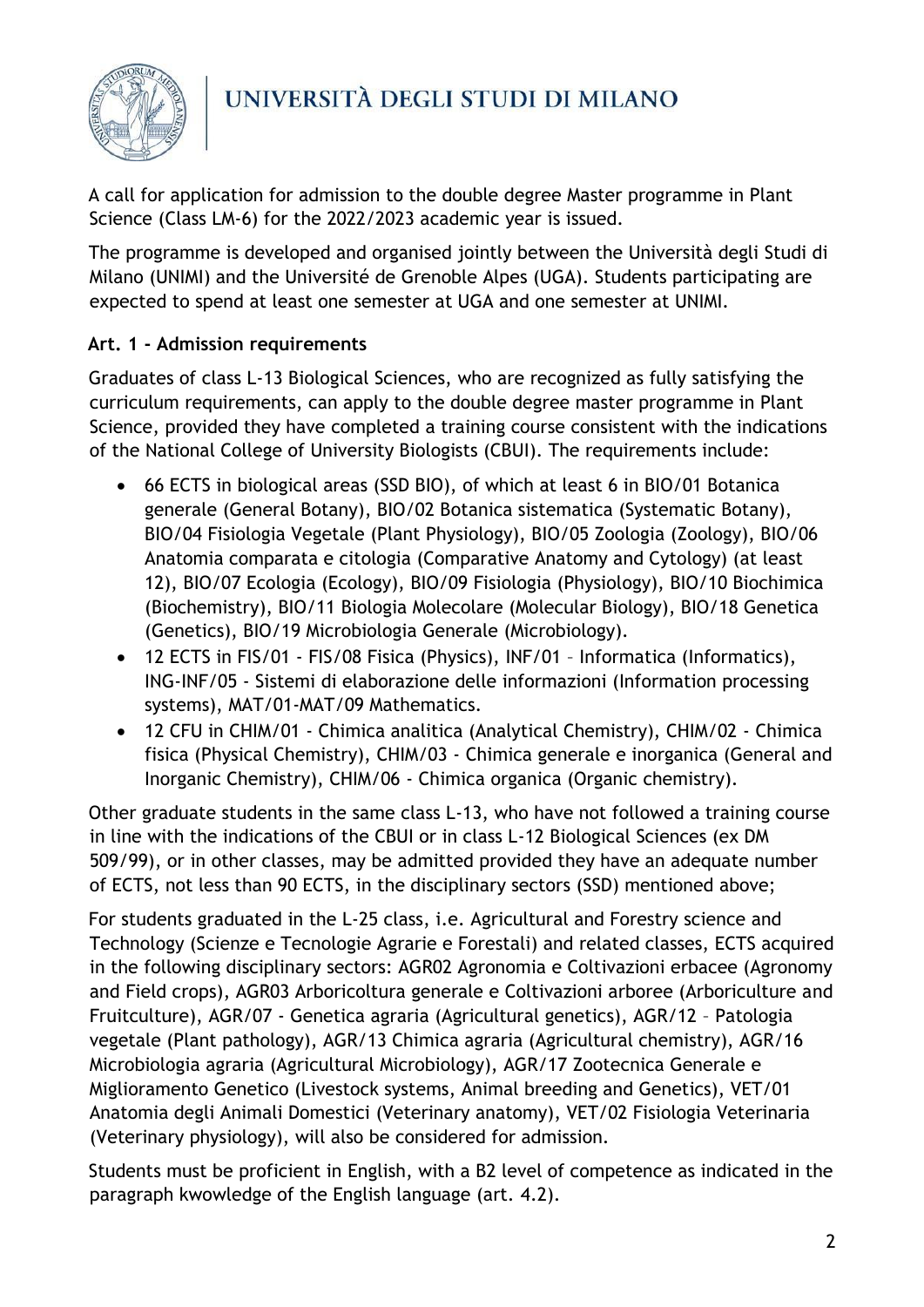

**Students enrolled in the final year** of first cycle degree courses, who have gained at least 156 credits at the time of the admission exam, can be admitted to the programme provided they graduate **by 20 October 2022**.

Also candidates in possession of university qualifications gained abroad and recognized as suitable by the University can be admitted.

All details on qualifications and access for international students to Italian universities are published on the website<http://www.studiare-in-italia.it/studentistranieri/> and on the University website in the sections dedicated to [international students.](https://www.unimi.it/en/international/coming-abroad/enrol-programme/international-enrolment-degree-programmes)

## <span id="page-2-0"></span>**Art. 2 - Number of places available**

The number of places available for the first year is **10**, plus **3** places reserved to non-European students resident abroad (visa applicants).

## <span id="page-2-1"></span>**Art. 3 – Admission procedure and deadline**

Applications will be accepted starting from **30 March 2022** and terminate **at 12.00 (noon)** on **10 June 2022**.

For non-European students applications will be accepted starting from 30 March 2022 and terminate at **12.00 (noon)** on **29 April 2022**.

All candidates are required to apply online, according to the following procedure:

- 1. Register on the University portal through the page: [https://registrazione.unimi.it/reg\\_utenti\\_esterni/ENG/registrazione/form.html](https://registrazione.unimi.it/reg_utenti_esterni/ENG/registrazione/form.html) (not required for those already registered on the portal or in possession of university login credentials)
- 2. Sign up to the Services for admission to *Master programmes with an entrance examination*, using university credentials: [https://www.unimi.it/en/study/student-services/technology-and-online](https://www.unimi.it/en/study/student-services/technology-and-online-services/online-services-former-sifa)[services/online-services-former-sifa](https://www.unimi.it/en/study/student-services/technology-and-online-services/online-services-former-sifa)
- 3. Choose the programme: PLANT SCIENCE *or* PLANT SCIENCE (VISA APPLICANTS) and fill the online application with the requested data
- 4. Pay the fee of  $\epsilon$  30.00 by the deadline for admission at the very latest, on pain of exclusion.

The online admission service also requires the following documents to be uploaded, in .jpg, .pdf or .rtf format:

- Curriculum vitae (in English)
- Diploma Supplement or, alternatively, a transcript of the student's records including courses and marks (in English, Italian, French, German or Spanish)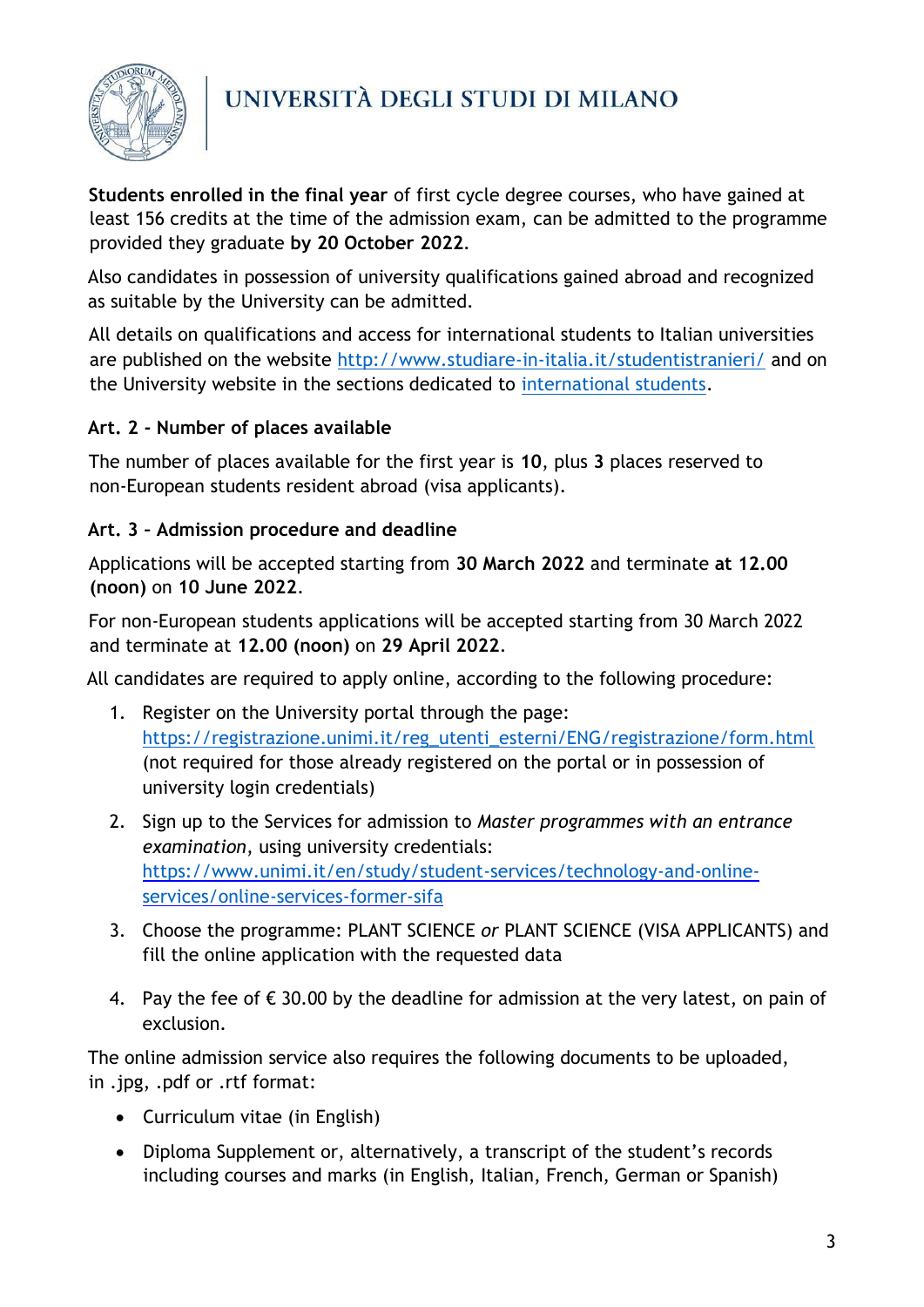

- Certificate for B2-level in English, if in possess.
- Passport (only the pages containing personal information) or other valid ID Document – (only for non-Italian candidates).

Applicants may upload any other document they judge relevant for the evaluation.

Transcripts from candidates of the Università degli Studi di Milano are acquired automatically. Candidates from other Italian Universities may upload a self-certification instead of the transcript.

In addition to their personal details, **candidates who have not yet graduated** must provide the total credits obtained, the average grade, exams taken and not yet recorded with the relative credits, exams not yet taken with the relative credits, and their expected date of graduation.

A receipt is issued at the end of the online procedure, which could be requested on the day of the exam together with the receipt of payment.

The receipt is the only document accepted as proof of registration for the admission exam.

Any candidate who provides false details or is not in possession of the admission requirements will be excluded from the final ranking list.

### <span id="page-3-0"></span>**Art. 4 – Admission exam schedule and assessment criteria**

### <span id="page-3-1"></span>**4.1 Admission exam schedule**

The admission exam will take place **on 22 June 2022**, 2:00 p.m. at the Department of Biosciences, Via G. Celoria 26, room B8.

Candidates must arrive at 1.30 p.m. bearing a valid identity document (preferably the one indicated during the online application). The exam will start after the identification. Candidates who arrive without identity document, with invalid one, or late will not be admitted to the interview.

### **In case the COVID-19 blockage is still effective, interview will be online: time and connection details will be sent via email few days before the interview.**

The board and the supervisory staff will supervise observance of the abovementioned rules and have the right to adopt the necessary measures resulting from their nonobservance. For any matters not covered in this announcement, the provisions on the conduct of public competitions apply.

It is advisable to check for any possible updates concerning dates and times of the examination on the website: [http://plantscience.cdl.unimi.it.](http://plantscience.cdl.unimi.it/)

**Non European candidates resident abroad (Visa applicants)** will be evaluated based on their curriculum and, provided all CV requirements are met, be invited to an online interview on 10<sup>th</sup> May 2022. Details will be supplied in the invitation email.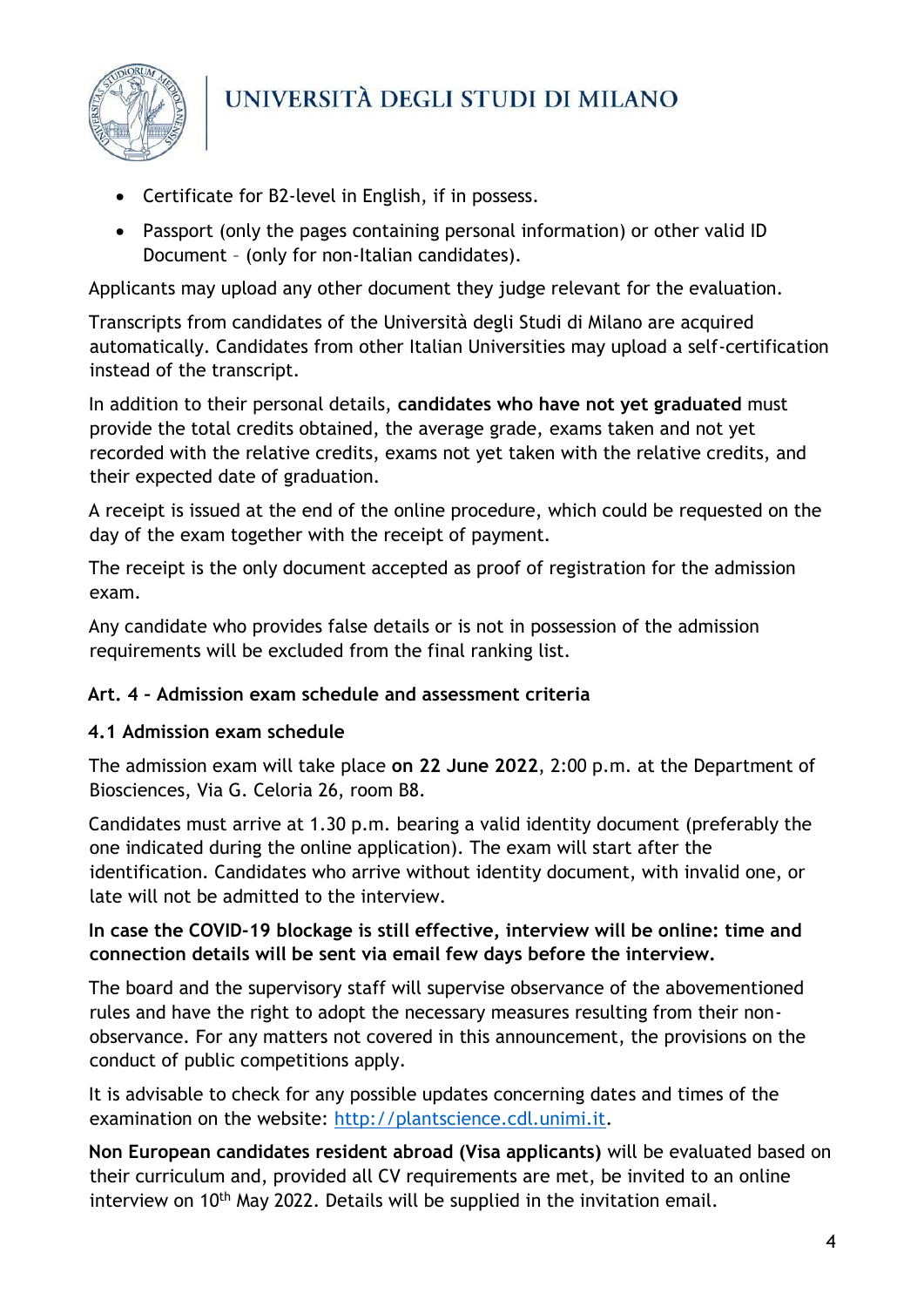

## <span id="page-4-0"></span>**4.2 English language proficiency**

Students must be proficient in English, with a B2 level of competence. Applicants are required to certify their knowledge of the English language in one of the following ways:

- B2 level certification (vantage or upper intermediate, as defined by the Common European Framework of reference for Languages: Learning, Teaching, Assessment; recognised certifications [https://www.unimi.it/en/study/language](https://www.unimi.it/en/study/language-proficiency/placement-tests-entry-tests-and-english-courses)[proficiency/placement-tests-entry-tests-and-english-courses\)](https://www.unimi.it/en/study/language-proficiency/placement-tests-entry-tests-and-english-courses);
- A B2 result in the placement test given by the University of Milan.

Candidates may also be accepted provided their level of English proficiency is unmistakably good, as evaluated during the admission test. The adequate personal preparation of the candidates, their ability to communicate in English are decisive elements for the admission and they are going to be verified and tested during the admission interview.

## <span id="page-4-1"></span>**Art. 5 – Examination programs and assessment criteria**

The admission exam consists of an interview with the Commission for Admittance to the Master programme; the interview will evaluate the expertise of the candidate in topics related to Plant Science degree and will ascertain the knowledge of the English language.

The committee evaluates the candidate on a 100-point scale:

- Up to 25/100 will be given for the graduation grade; for undergraduates the average grade of the sustained teaching activities are evaluated;
- Up to 10/100 for the curriculum (type of degree, extra-curriculum free courses, Erasmus experience, etc.);
- Up to 65/100 for the interview.

The minimum requirement for admission is 60/100. In the event of two or more candidates with the same score, priority will be given to the younger candidate.

Candidates who pass the exam and achieve a sufficiently high position in the ranking list can register on the first year of the course

## <span id="page-4-2"></span>**Art. 6 – Ranking lists publication, enrolment and updating**

## <span id="page-4-3"></span>**6.1 Ranking lists publication**

The ranking lists will be published on **29 June 2022, after 2:00 p.m.,** on the University's website at the following page: [https://www.unimi.it/en/study/student](https://www.unimi.it/en/study/student-services/technology-and-online-services/online-services-former-sifa)[services/technology-and-online-services/online-services-former-sifa](https://www.unimi.it/en/study/student-services/technology-and-online-services/online-services-former-sifa) [\(Admission and](http://www.unimi.it/hpsifa/nonProfiledPage_100.html)  Ranking Lists - [Degree Programmes\).](http://www.unimi.it/hpsifa/nonProfiledPage_100.html) 

Place winners must enrol online **within 7 July 2022 at 2:00 p.m.:**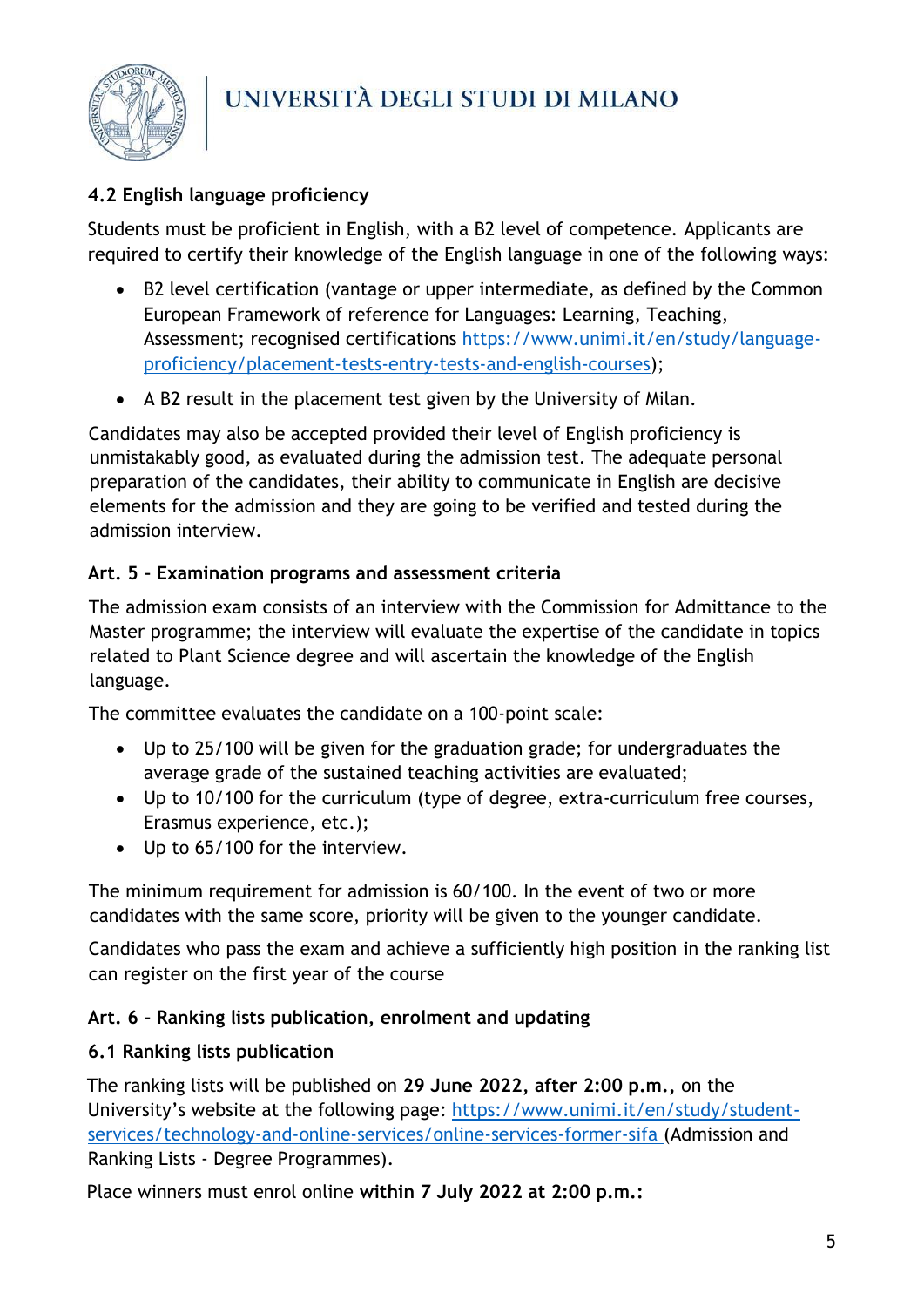

- if already graduated, or future graduates from other universities, following the procedure described at the webpage [https://www.unimi.it/en/study/bachelor-and](https://www.unimi.it/en/study/bachelor-and-master-study/degree-programme-enrolment/enrolment-masters-programme/masters-degree-programmes-limited-enrolment)[master-study/degree-programme-enrolment/enrolment-masters](https://www.unimi.it/en/study/bachelor-and-master-study/degree-programme-enrolment/enrolment-masters-programme/masters-degree-programmes-limited-enrolment)[programme/masters-degree-programmes-limited-enrolment](https://www.unimi.it/en/study/bachelor-and-master-study/degree-programme-enrolment/enrolment-masters-programme/masters-degree-programmes-limited-enrolment)
- if future graduates from UNIMI, using the form that will be sent to their UNIMI e-mail address

**Non-EU candidates applying for Visa** will be placed in a separate ranking list, to cover the reserved places indicated at art. 2. The ranking lists will be published on **16 May 2022, after 2:00 p.m.,** on the University's website at the following page: [https://www.unimi.it/en/study/student-services/technology-and-online](https://www.unimi.it/en/study/student-services/technology-and-online-services/online-services-former-sifa)[services/online-services-former-sifa](https://www.unimi.it/en/study/student-services/technology-and-online-services/online-services-former-sifa) [\(Admission and Ranking Lists -](http://www.unimi.it/hpsifa/nonProfiledPage_100.html) Degree Programmes).

Publication of the ranking lists constitutes official communication to the candidates. Candidates will not receive any communication. They must personally consult the enrolment deadlines, updating of the ranking lists and every other information published on the webpage of the chosen degree programme.

Enrolment of undergraduates will be validated only if they obtain their Bachelor's degree by 20 October 2022.

### <span id="page-5-0"></span>**6.2 Enrolment and updating of the ranking lists**

Places left vacant after the deadline for enrolment indicated in 7.1 are assigned to the next students in the ranking list and will be published **from 11 July 2022** on the University's website at the following page: [https://www.unimi.it/en/study/student](https://www.unimi.it/en/study/student-services/technology-and-online-services/online-services-former-sifa)[services/technology-and-online-services/online-services-former-sifa](https://www.unimi.it/en/study/student-services/technology-and-online-services/online-services-former-sifa) (On line services former SIFA – Admission and Ranking Lists)**.**

• Candidates admitted for the places available must enrol **by 2:00 p.m. of 20 July 2022,** following the procedures indicated in point 7.1.

## <span id="page-5-1"></span>**Art. 7 - Candidates with qualifications gained abroad**

All details on qualifications and access for international students to Italian universities are published on the website<http://www.studiare-in-italia.it/studentistranieri/> and on the University website in the sections dedicated to [international students.](https://www.unimi.it/en/international/coming-abroad/enrol-programme/international-enrolment-degree-programmes)

The eligibility of foreign qualifications is in any case assessed by the University, in accordance with applicable ministerial guidelines and bilateral agreements.

Applicants with qualifications gained abroad will be required to submit compulsorily the following documents during the online enrolment application:

- Admission fee receipt;
- Copy of High school diploma legalized by the authorities of the issuing country, with an official Italian translation;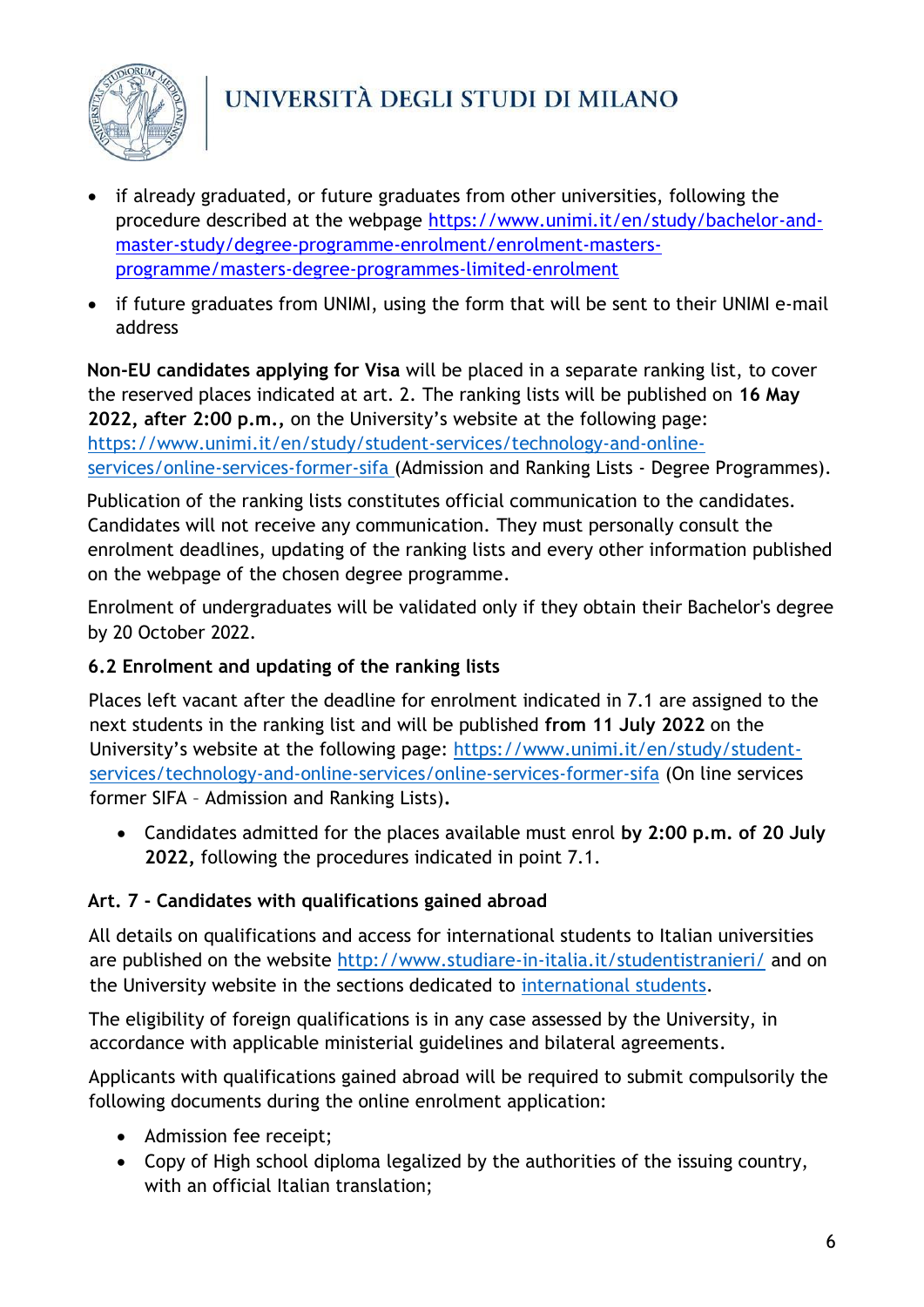

- First cycle degree (BSc. or equivalent) legalized by the authorities of the issuing country, with an official Italian translation *(translation non required when the Diploma Supplement is provided);*
- Statement of validity (*dichiarazione di valore in loco*) issued by the Italian Embassy in the country where the diploma was obtained or [CIMEA certificate of](http://www.cimea.it/it/servizi/attestati-di-comparabilita-e-certificazione-dei-titoli/attestati-di-comparabilita-e-di-verifica-dei-titoli-diplome.aspx)  [comparability o](http://www.cimea.it/it/servizi/attestati-di-comparabilita-e-certificazione-dei-titoli/attestati-di-comparabilita-e-di-verifica-dei-titoli-diplome.aspx)r statement of validity issued by ENIC-NARIC centres;
- Residence permit (only for non-EU candidates residing abroad);
- Italian tax code;
- ID.

Upper secondary school diplomas, post-secondary and university certificates are accepted in Italian as well as in French, English, German or Spanish.

The certified translation of the university degree and the related Declaration of Value/statement of validity can be replaced by the Diploma Supplement issued by the universities of countries belonging to the European Higher Education Area.

In addition to these documents, **non-EU students applying for a VISA** are required to submit the following:

• Student VISA.

Candidates who do not have the required documentation when enrolling may submit it **by 28 November 2022** through the dedicated online service available on the [International enrolment in degree programmes](https://www.unimi.it/it/node/1066) page.

The validity of international qualifications is verified upon submission of the official documents. Until then, candidates are admitted to the programme conditionally, and may be rejected if they are found not to meet the requirements.

## <span id="page-6-0"></span>**7.1 - Non-EU Candidates Applying for a VISA**

Since the first semester is held at the Université de Grenoble Alpes (UGA), students falling under this category are required to apply for a French student VISA.

These candidates can enrol only if included in the quota of reserved places.

## <span id="page-6-1"></span>**Art. 8 - Examining board**

The examining board is appointed by the competent academic council.

During the exam the board will be assisted by staff, who will be responsible for supervising and identifying the candidates.